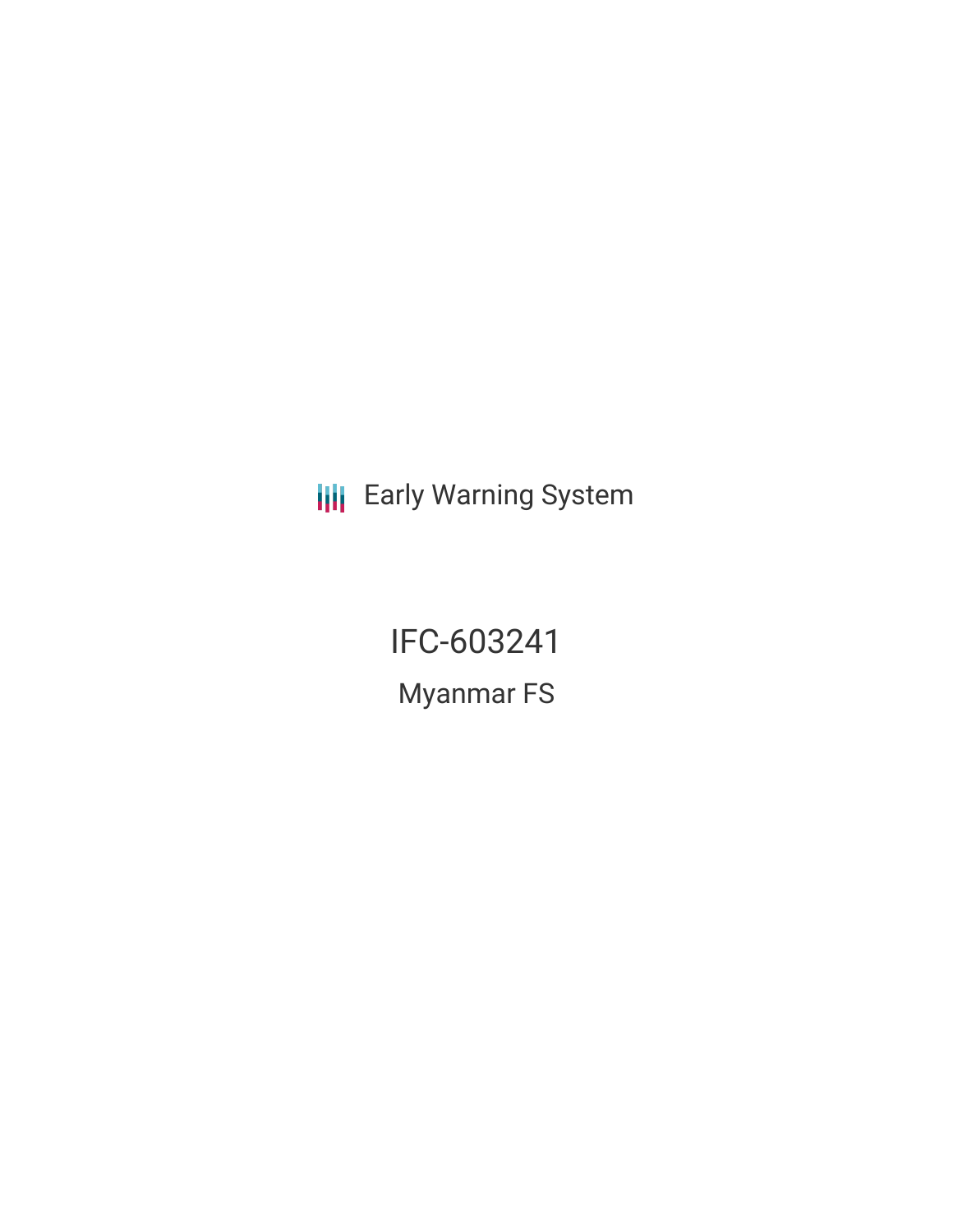| <b>Countries</b>               | Myanmar                                 |
|--------------------------------|-----------------------------------------|
| <b>Financial Institutions</b>  | International Finance Corporation (IFC) |
| <b>Status</b>                  | Active                                  |
| <b>Bank Risk Rating</b>        | U                                       |
| <b>Voting Date</b>             | 2018-06-01                              |
| <b>Sectors</b>                 | Agriculture and Forestry                |
| Investment Type(s)             | <b>Advisory Services</b>                |
| <b>Investment Amount (USD)</b> | $$1.16$ million                         |
| <b>Project Cost (USD)</b>      | $$1.16$ million                         |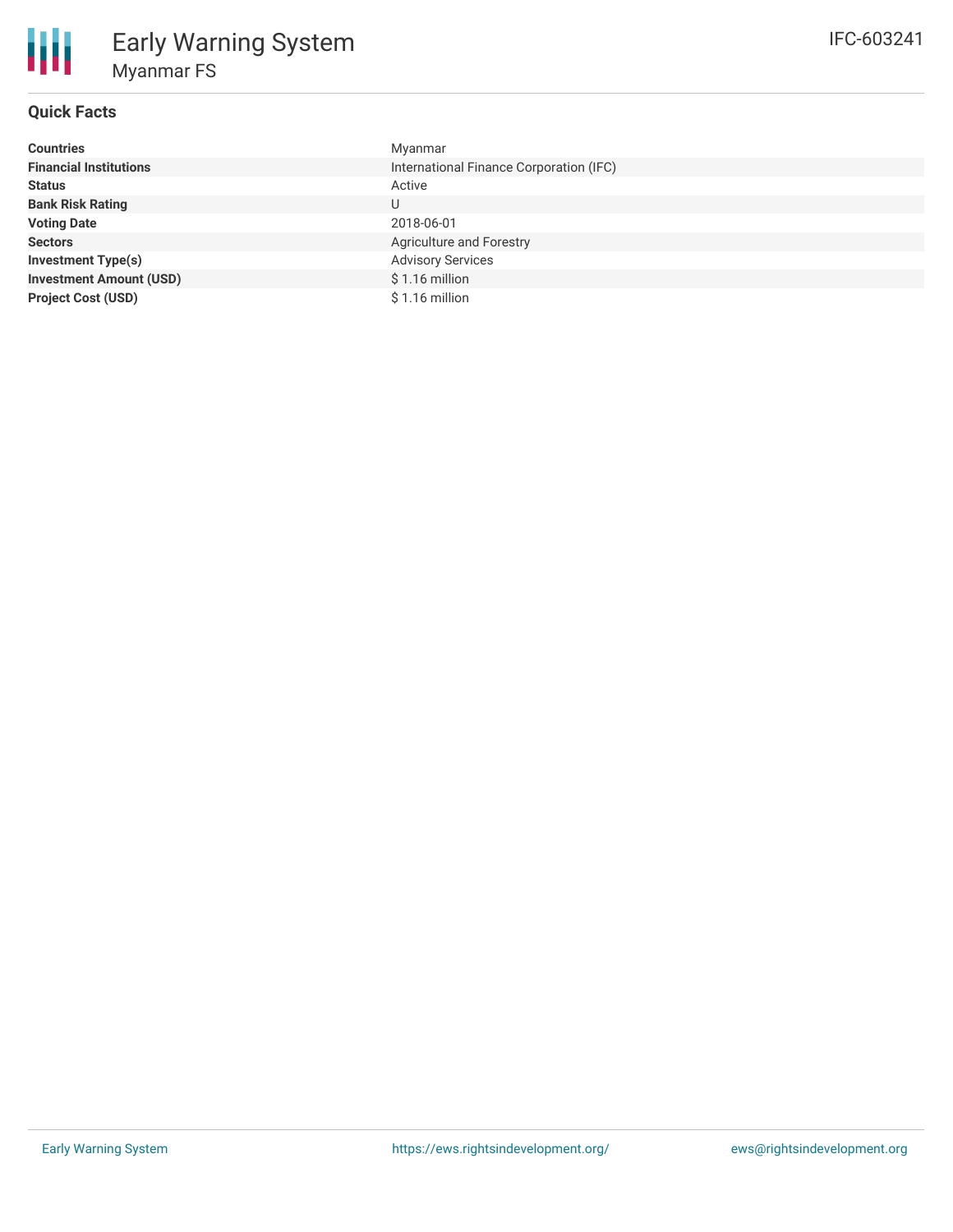

## **Project Description**

According to IFC, the project will "promote development of the agribusiness sector in Myanmar by supporting uptake of food safety standards by clients, building the local institutional capacity, and increasing awareness."

## The project objectives are:

1: Build food safety capacity across strategic sectors in Myanmar via: a) raising awareness on the benefits of better food safety management among industry stakeholders, b) partnering with industry groups to deliver capacity building for food safety management systems and good agricultural practices and c) developing a cadre of experts who can support industry clients in the future.

2: Provide food safety support at the firm level and aggregator-level support, leading to: a) reduced risk profile, b) farmers reached, c) increased sales, d) reduced costs and e) financing facilitated for client firms.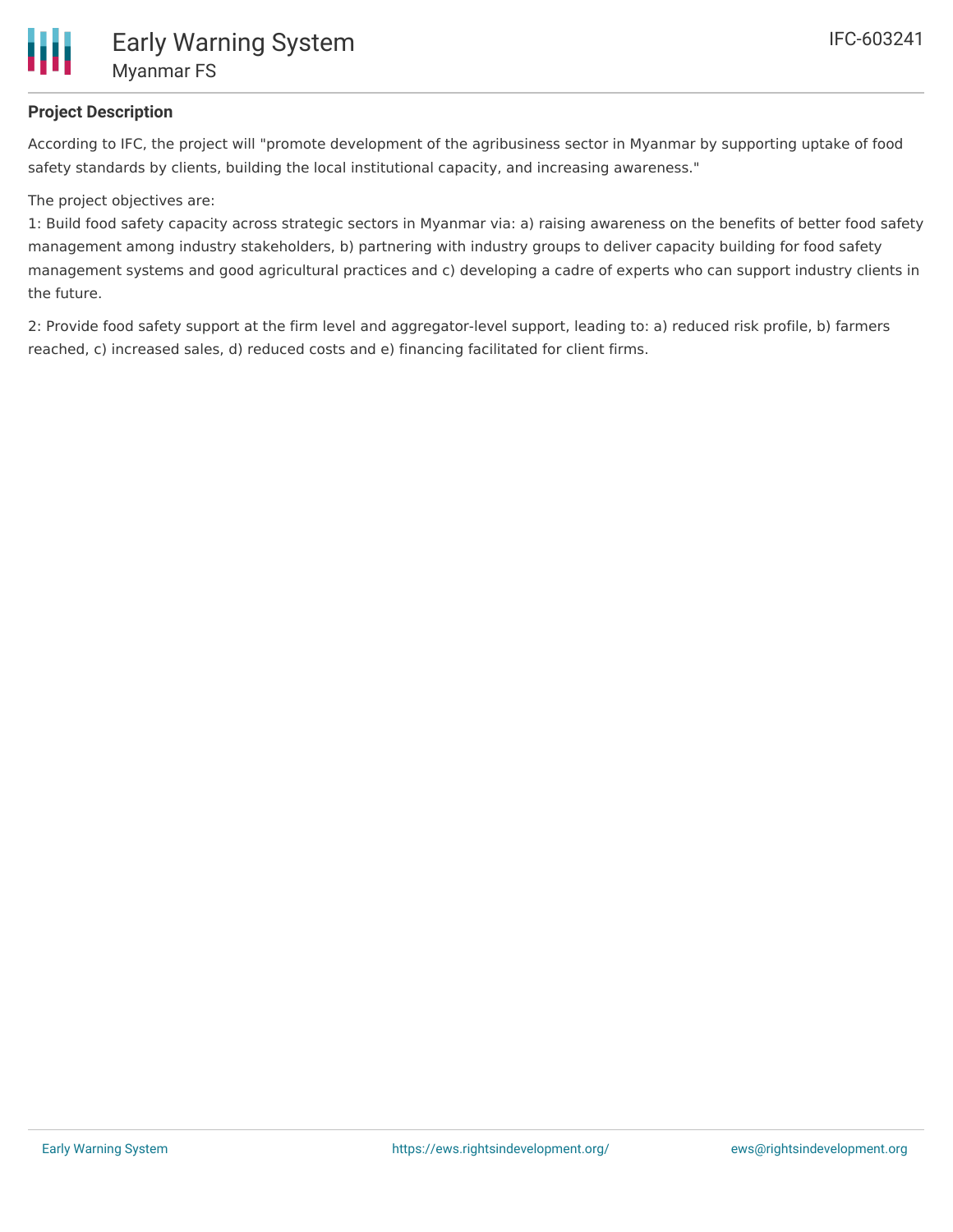## **Investment Description**

• International Finance Corporation (IFC)